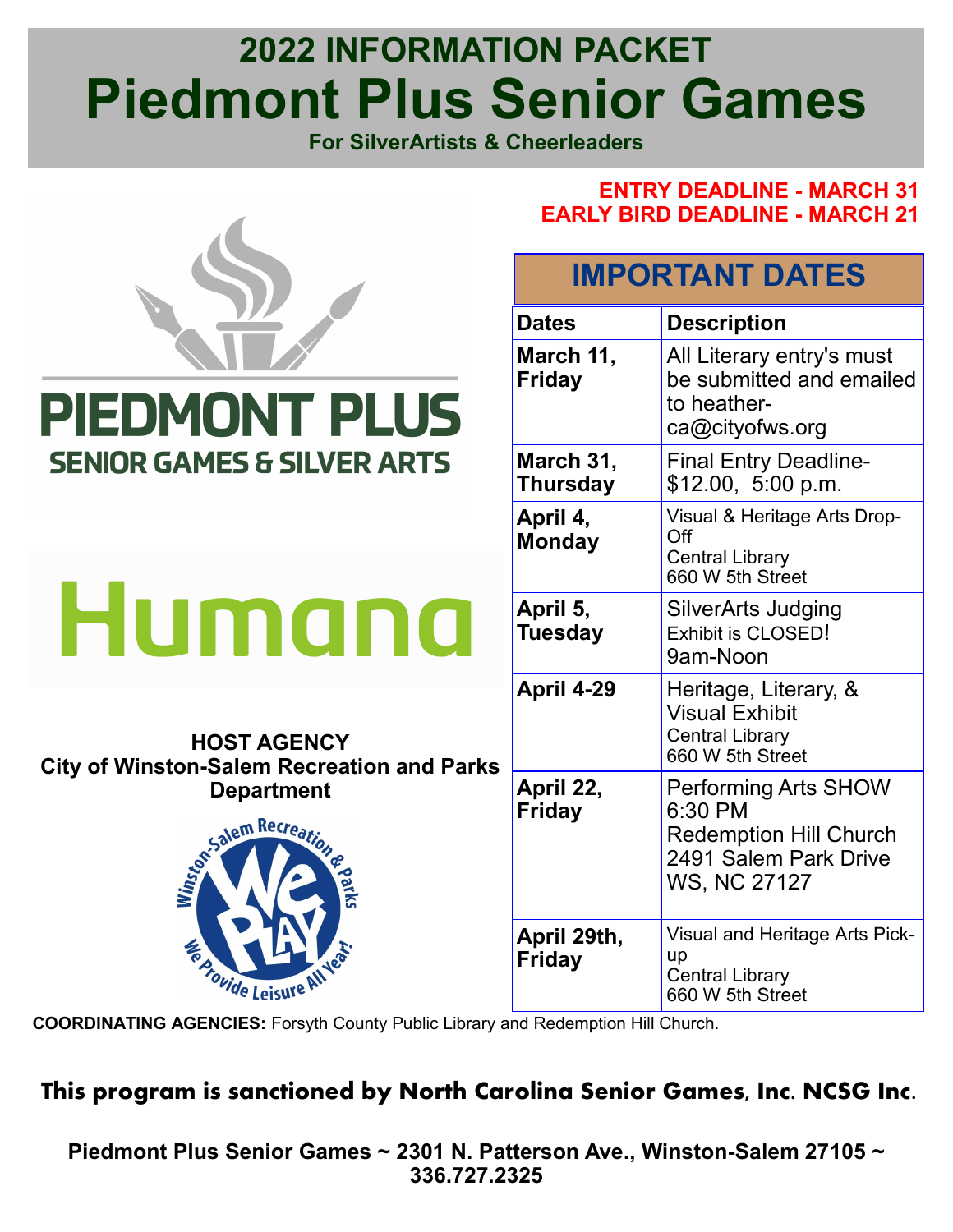# **PPSG SILVERARTS GENERAL INFORMATION**

### **GENERAL GUIDELINES**

- Entries must be original work of the artist, completed since May 1, 2020. A piece may not be entered in more than one local games, or have been previously entered in any SilverArts Competition.
- **Only one entry per sub-category is allowed.**
- Identification Cards must be attached to all Heritage and Visual Arts entries in Upper Right hand corner on the Back
- Please email heatherca@cityofws.org if you need help or more information.

# **HERITAGE ARTS**

Heritage Art entries must be an original work. Patterns may be used, but stamped pieces will **NOT** be accepted

**GENERAL GUIDELINES: Must attach artist's ID card to all entries, in upper right hand corner on the back**. Quilts/wall hangings must have a sewn-on sleeve for hanging.

#### **ALL FRAMED WORKS**

- **Must be securely wired**.
- $\overline{\text{Must}}$  be at most 36" x 42" (including matting & frame)

#### **NON-FRAMED WORKS**

- Displayed in  $3'(W) \times 3'(L) \times 5'(H)$  area.
- Groupings: No more than 3/set and must be together

#### **No entries allowed which are heavier than 50 pounds.**

- *The following techniques are NOT permitted in Heritage Arts:*
- Latch Hook Rugs, Kits, Plastic Jewelry, Stamped Needlework, Molded Ceramics, and Cheater cloth

### **VISUAL ARTS**

#### **GENERAL GUIDELINES**

- Original works only no prints
- All work must be exhibition ready.
- **ID cards must be firmly attached to upper right back corner**.
- Weight may not exceed 50 pounds.

#### **TWO-DIMENSIONAL WORKS**

- May not exceed 36"X42", including matt and frame
- **Must be framed with hanging wire securely attached. No alligator clips**
- Canvas-Wrapped entries must have finished, painted edges. No exposed staples.

#### **THREE-DIMENSIONAL WORKS**

May not exceed 3 feet in width or diameter and may not exceed 5 feet in height. Must be securely attached to a base.

#### **SCULPTURE**

• Grouping may have no more than three pieces maximum. Each piece must be labeled with an ID card.

# **HERITAGE & VISUAL ARTS DROP-OFF:**

Visual & Heritage Arts Drop-Off **CENTRAL LIBRARY 660 W 5th Street**

Contact: Heather Candelora heatherca@cityofws.org 336-734-1212

## **LITERARY ARTS**

*Each entry must be emailed to heatherca@cityofws.org prior to March 11.* 

#### **GENERAL GUIDELINES**

**Title and Page Number only** should appear on the content pages.

- Do **NOT** staple the presentation copy.
- Author must keep an original copy.
- Typed, double-spaced, at least 10-point font with at least 1-inch margins on 8 ½ x 11 paper. Times New Roman or Arial font preferred.

#### **PRESENTATION COPY MUST HAVE A TITLE PAGE WITH:**

- Title of work
- Sub-category
- Author's name

#### **JUDGES COPY MUST HAVE A TITLE PAGE WITH:**

- Title of work
- Sub-category
- Must NOT have Authors Name on work

#### **POEMS– 40 Line Maximum**

**SHORT STORIES (Fiction)- 8 page Maximum ESSAYS-8 page Maximum (please add a descriptor excepting an autobiography)**

**LIFE EXPERIENCES (Autobiographical)- 8 page Maximum**

## **PERFORMING ARTS**

#### *LENGTH OF ACT: THREE MINUTES MAXIMUM (To avoid disqualification)*

#### **GENERAL GUIDELINES**

- This year there our live performances will be taking place Friday, April 22 at Redemption Hill Church (2491 Salem Park Drive, WS 27127)
- No recorded instruction permitted on the CD or thumb drive.
- Keyboard is available

9

- Contestants must retrieve their own discs or thumb drives after the competition
- No live animals are allowed in an act except for service animals
- Anything other than the items listed in the entry form is considered a prop and must be furnished by the participants.
- **Performing Artists registering to compete in multiple Games are required to provide that information on the Performing Arts Information Form.**
- **The ACCOMPANIST ;** Must be a registered Participant, Will receive any award given and Will be counted as a group member.